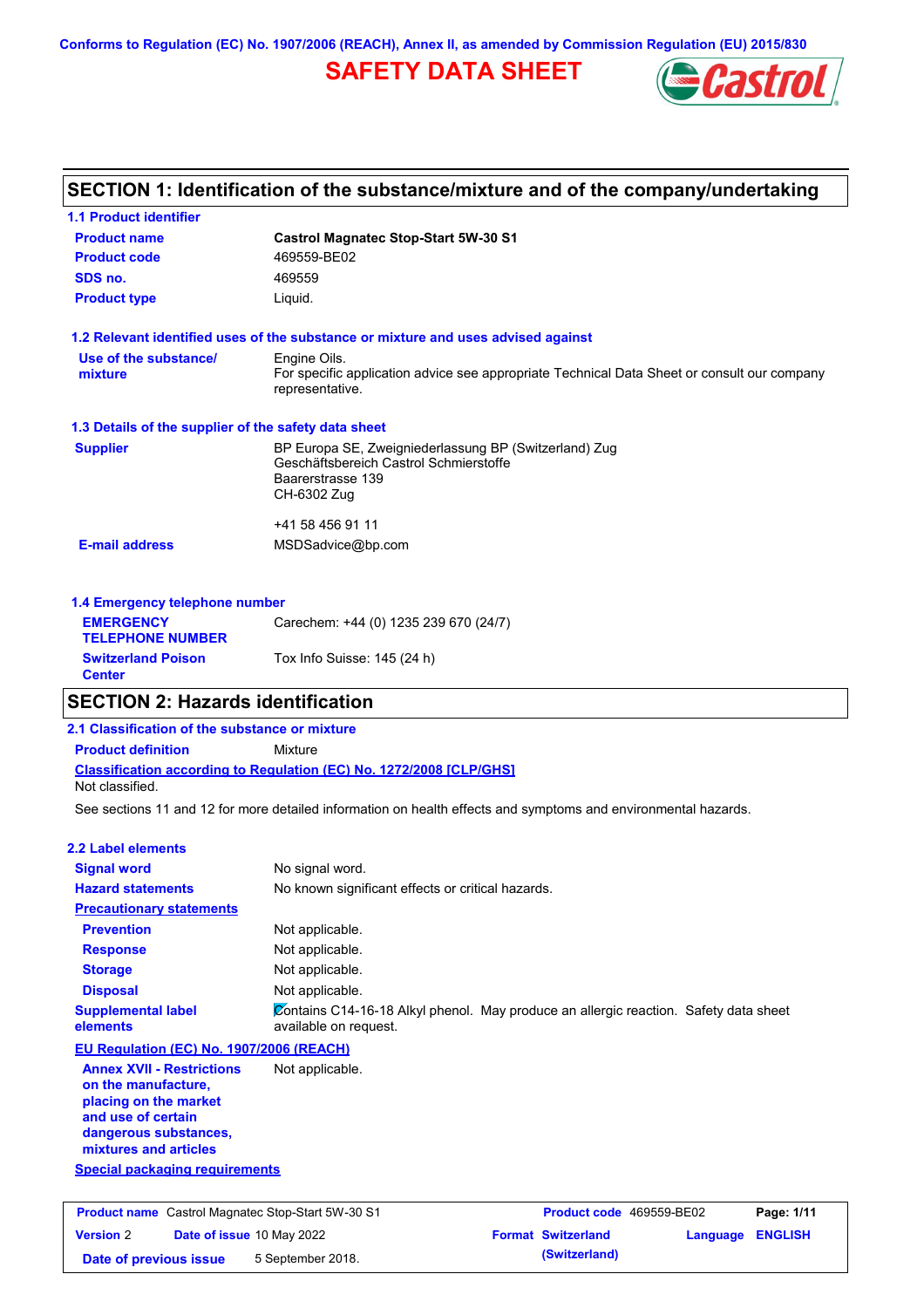# **SECTION 2: Hazards identification**

| <b>Containers to be fitted</b><br>with child-resistant<br>fastenings                                                     | Not applicable.                                                                                                                                                                                                          |
|--------------------------------------------------------------------------------------------------------------------------|--------------------------------------------------------------------------------------------------------------------------------------------------------------------------------------------------------------------------|
| <b>Tactile warning of danger</b>                                                                                         | Not applicable.                                                                                                                                                                                                          |
| 2.3 Other hazards                                                                                                        |                                                                                                                                                                                                                          |
| <b>Results of PBT and vPvB</b><br>assessment                                                                             | Product does not meet the criteria for PBT or vPvB according to Regulation (EC) No. 1907/2006,<br>Annex XIII.                                                                                                            |
| <b>Product meets the criteria</b><br>for PBT or vPvB according<br>to Regulation (EC) No.<br><b>1907/2006, Annex XIII</b> | This mixture does not contain any substances that are assessed to be a PBT or a vPvB.                                                                                                                                    |
| Other hazards which do<br>not result in classification                                                                   | Defatting to the skin.<br>USED ENGINE OILS<br>Used engine oil may contain hazardous components which have the potential to cause skin<br>cancer.<br>See Toxicological Information, section 11 of this Safety Data Sheet. |

### **SECTION 3: Composition/information on ingredients**

### **3.2 Mixtures**

Mixture **Product definition**

Highly refined base oil (IP 346 DMSO extract < 3%). Proprietary performance additives.

| <b>Product/ingredient</b><br>name                                       | <b>Identifiers</b>                                                                      | $\frac{9}{6}$ | <b>Regulation (EC) No.</b><br>1272/2008 [CLP] | <b>Type</b> |
|-------------------------------------------------------------------------|-----------------------------------------------------------------------------------------|---------------|-----------------------------------------------|-------------|
| Lubricating oils (petroleum), C20-50,<br>hydrotreated neutral oil-based | REACH #: 01-2119474889-13<br>EC: 276-738-4<br>CAS: 72623-87-1<br>Index: 649-483-00-5    | ≥25 - ≤50     | Asp. Tox. 1, H304                             | $[1]$       |
| Distillates (petroleum), solvent-<br>dewaxed heavy paraffinic           | REACH #: 01-2119471299-27 ≤3<br>EC: 265-169-7<br>CAS: 64742-65-0<br>Index: 649-474-00-6 |               | Not classified.                               | $[2]$       |
| Distillates (petroleum), hydrotreated<br>heavy paraffinic               | REACH #: 01-2119484627-25<br>EC: 265-157-1<br>CAS: 64742-54-7<br>Index: 649-467-00-8    | - ≤3          | Not classified.                               | $[2]$       |
| C14-16-18 Alkyl phenol                                                  | REACH #: 01-2119498288-19                                                               | ≤0.3          | Skin Sens. 1B, H317<br>STOT RE 2, H373        | $[1]$       |

#### **See Section 16 for the full text of the H statements declared above.**

**Type** 

[1] Substance classified with a health or environmental hazard

[2] Substance with a workplace exposure limit

[3] Substance meets the criteria for PBT according to Regulation (EC) No. 1907/2006, Annex XIII

[4] Substance meets the criteria for vPvB according to Regulation (EC) No. 1907/2006, Annex XIII

[5] Substance of equivalent concern

[6] Additional disclosure due to company policy

Occupational exposure limits, if available, are listed in Section 8.

### **SECTION 4: First aid measures**

| 4.1 Description of first aid measures                    |                                                                                                                                                                                                                                                               |                                                                                                                                                                                               |          |                |  |
|----------------------------------------------------------|---------------------------------------------------------------------------------------------------------------------------------------------------------------------------------------------------------------------------------------------------------------|-----------------------------------------------------------------------------------------------------------------------------------------------------------------------------------------------|----------|----------------|--|
| Eye contact                                              | contact lenses. Get medical attention.                                                                                                                                                                                                                        | In case of contact, immediately flush eyes with plenty of water for at least 15 minutes. Eyelids<br>should be held away from the eyeball to ensure thorough rinsing. Check for and remove any |          |                |  |
| <b>Skin contact</b>                                      | Wash skin thoroughly with soap and water or use recognised skin cleanser. Remove<br>contaminated clothing and shoes. Wash clothing before reuse. Clean shoes thoroughly before<br>reuse. Get medical attention if irritation develops.                        |                                                                                                                                                                                               |          |                |  |
| <b>Inhalation</b>                                        | $\mathbf{F}$ inhaled, remove to fresh air. In case of inhalation of decomposition products in a fire,<br>symptoms may be delayed. The exposed person may need to be kept under medical<br>surveillance for 48 hours. Get medical attention if symptoms occur. |                                                                                                                                                                                               |          |                |  |
| <b>Ingestion</b>                                         | Do not induce vomiting unless directed to do so by medical personnel. Get medical attention if<br>symptoms occur.                                                                                                                                             |                                                                                                                                                                                               |          |                |  |
| <b>Product name</b> Castrol Magnatec Stop-Start 5W-30 S1 |                                                                                                                                                                                                                                                               | Product code 469559-BE02                                                                                                                                                                      |          | Page: 2/11     |  |
| <b>Version 2</b>                                         | Date of issue 10 May 2022                                                                                                                                                                                                                                     | <b>Format Switzerland</b>                                                                                                                                                                     | Language | <b>ENGLISH</b> |  |
| Date of previous issue                                   | 5 September 2018.                                                                                                                                                                                                                                             | (Switzerland)                                                                                                                                                                                 |          |                |  |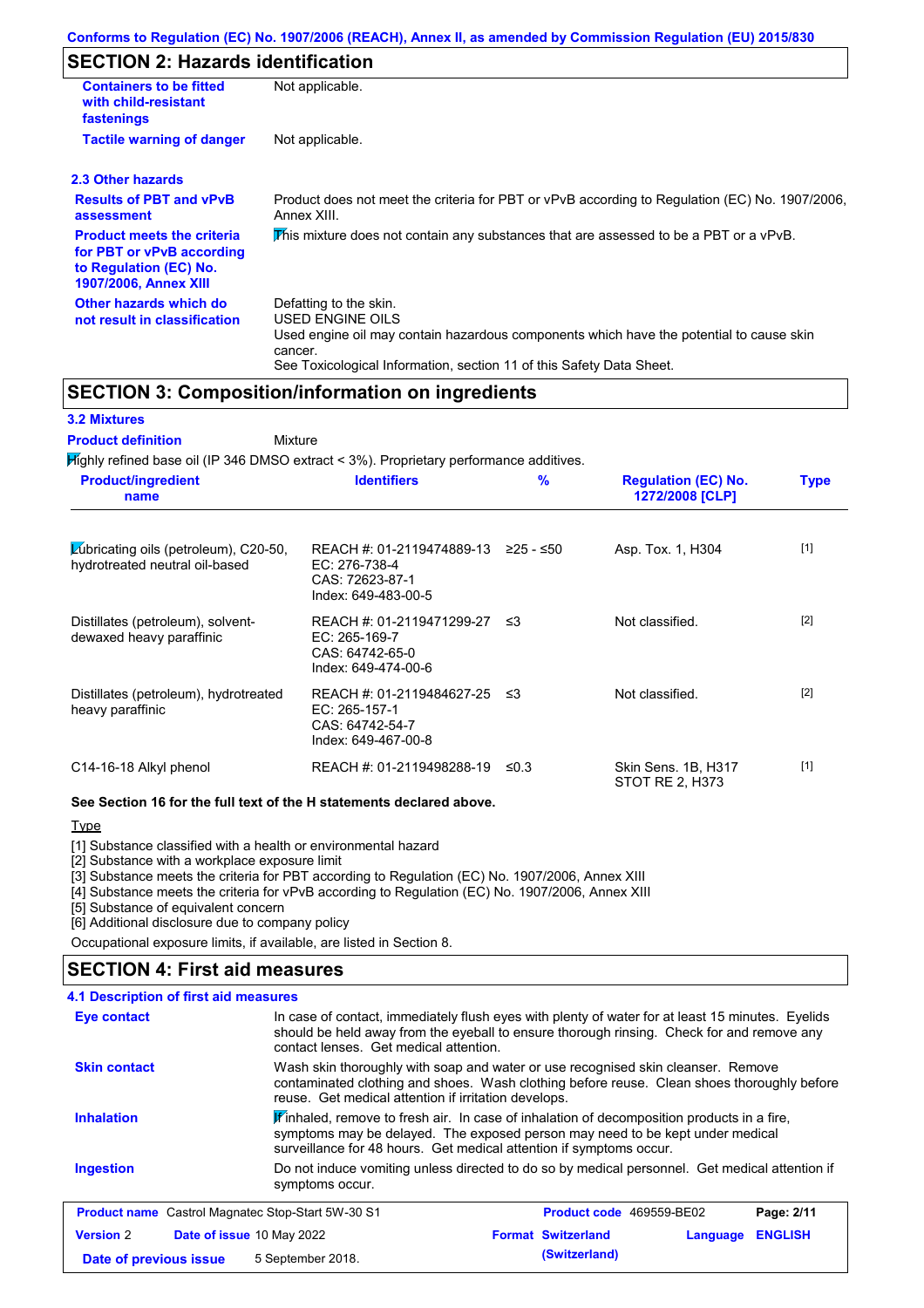|                                                           | Conforms to Regulation (EC) No. 1907/2006 (REACH), Annex II, as amended by Commission Regulation (EU) 2015/830                                                                                                                                                                                                                                                    |
|-----------------------------------------------------------|-------------------------------------------------------------------------------------------------------------------------------------------------------------------------------------------------------------------------------------------------------------------------------------------------------------------------------------------------------------------|
| <b>SECTION 4: First aid measures</b>                      |                                                                                                                                                                                                                                                                                                                                                                   |
| <b>Protection of first-aiders</b>                         | No action shall be taken involving any personal risk or without suitable training.                                                                                                                                                                                                                                                                                |
|                                                           | 4.2 Most important symptoms and effects, both acute and delayed                                                                                                                                                                                                                                                                                                   |
|                                                           | See Section 11 for more detailed information on health effects and symptoms.                                                                                                                                                                                                                                                                                      |
| <b>Potential acute health effects</b>                     |                                                                                                                                                                                                                                                                                                                                                                   |
| <b>Inhalation</b>                                         | <b>Exposure to decomposition products may cause a health hazard. Serious effects may be</b><br>delayed following exposure.                                                                                                                                                                                                                                        |
| <b>Ingestion</b>                                          | No known significant effects or critical hazards.                                                                                                                                                                                                                                                                                                                 |
| <b>Skin contact</b>                                       | Defatting to the skin. May cause skin dryness and irritation.                                                                                                                                                                                                                                                                                                     |
| <b>Eye contact</b>                                        | No known significant effects or critical hazards.                                                                                                                                                                                                                                                                                                                 |
|                                                           | Delayed and immediate effects as well as chronic effects from short and long-term exposure                                                                                                                                                                                                                                                                        |
| <b>Inhalation</b>                                         | Overexposure to the inhalation of airborne droplets or aerosols may cause irritation of the<br>respiratory tract.                                                                                                                                                                                                                                                 |
| <b>Ingestion</b>                                          | Ingestion of large quantities may cause nausea and diarrhoea.                                                                                                                                                                                                                                                                                                     |
| <b>Skin contact</b>                                       | Prolonged or repeated contact can defat the skin and lead to irritation and/or dermatitis.                                                                                                                                                                                                                                                                        |
| <b>Eye contact</b>                                        | Potential risk of transient stinging or redness if accidental eye contact occurs.                                                                                                                                                                                                                                                                                 |
|                                                           | 4.3 Indication of any immediate medical attention and special treatment needed                                                                                                                                                                                                                                                                                    |
| <b>Notes to physician</b>                                 | Treatment should in general be symptomatic and directed to relieving any effects.<br>In case of inhalation of decomposition products in a fire, symptoms may be delayed.<br>The exposed person may need to be kept under medical surveillance for 48 hours.                                                                                                       |
| <b>SECTION 5: Firefighting measures</b>                   |                                                                                                                                                                                                                                                                                                                                                                   |
| 5.1 Extinguishing media                                   |                                                                                                                                                                                                                                                                                                                                                                   |
| <b>Suitable extinguishing</b><br>media                    | In case of fire, use foam, dry chemical or carbon dioxide extinguisher or spray.                                                                                                                                                                                                                                                                                  |
| <b>Unsuitable extinguishing</b><br>media                  | Do not use water jet. The use of a water jet may cause the fire to spread by splashing the<br>burning product.                                                                                                                                                                                                                                                    |
| 5.2 Special hazards arising from the substance or mixture |                                                                                                                                                                                                                                                                                                                                                                   |
| <b>Hazards from the</b><br>substance or mixture           | In a fire or if heated, a pressure increase will occur and the container may burst.                                                                                                                                                                                                                                                                               |
| <b>Hazardous combustion</b><br>products                   | Combustion products may include the following:<br>carbon oxides (CO, CO <sub>2</sub> ) (carbon monoxide, carbon dioxide)<br>metal oxide/oxides<br>nitrogen oxides (NO, NO <sub>2</sub> etc.)                                                                                                                                                                      |
| <b>5.3 Advice for firefighters</b>                        |                                                                                                                                                                                                                                                                                                                                                                   |
| <b>Special precautions for</b><br>fire-fighters           | No action shall be taken involving any personal risk or without suitable training. Promptly<br>isolate the scene by removing all persons from the vicinity of the incident if there is a fire.                                                                                                                                                                    |
| <b>Special protective</b><br>equipment for fire-fighters  | Fire-fighters should wear appropriate protective equipment and self-contained breathing<br>apparatus (SCBA) with a full face-piece operated in positive pressure mode. Clothing for fire-<br>fighters (including helmets, protective boots and gloves) conforming to European standard EN<br>469 will provide a basic level of protection for chemical incidents. |
| <b>SECTION 6: Accidental release measures</b>             |                                                                                                                                                                                                                                                                                                                                                                   |
|                                                           | 6.1 Personal precautions, protective equipment and emergency procedures                                                                                                                                                                                                                                                                                           |

#### **6.2 Environmental precautions** Avoid dispersal of spilt material and runoff and contact with soil, waterways, drains and sewers. Inform the relevant authorities if the product has caused environmental pollution (sewers, waterways, soil or air). **For non-emergency personnel For emergency responders** No action shall be taken involving any personal risk or without suitable training. Evacuate surrounding areas. Keep unnecessary and unprotected personnel from entering. Do not touch or walk through spilt material. Floors may be slippery; use care to avoid falling. Put on appropriate personal protective equipment. If specialised clothing is required to deal with the spillage, take note of any information in Section 8 on suitable and unsuitable materials. See also the information in "For nonemergency personnel".

### **6.3 Methods and material for containment and cleaning up**

| <b>Product name</b> Castrol Magnatec Stop-Start 5W-30 S1 |                                  | <b>Product code</b> 469559-BE02 |  | Page: 3/11                |                         |  |
|----------------------------------------------------------|----------------------------------|---------------------------------|--|---------------------------|-------------------------|--|
| <b>Version</b> 2                                         | <b>Date of issue 10 May 2022</b> |                                 |  | <b>Format Switzerland</b> | <b>Language ENGLISH</b> |  |
| Date of previous issue                                   |                                  | 5 September 2018.               |  | (Switzerland)             |                         |  |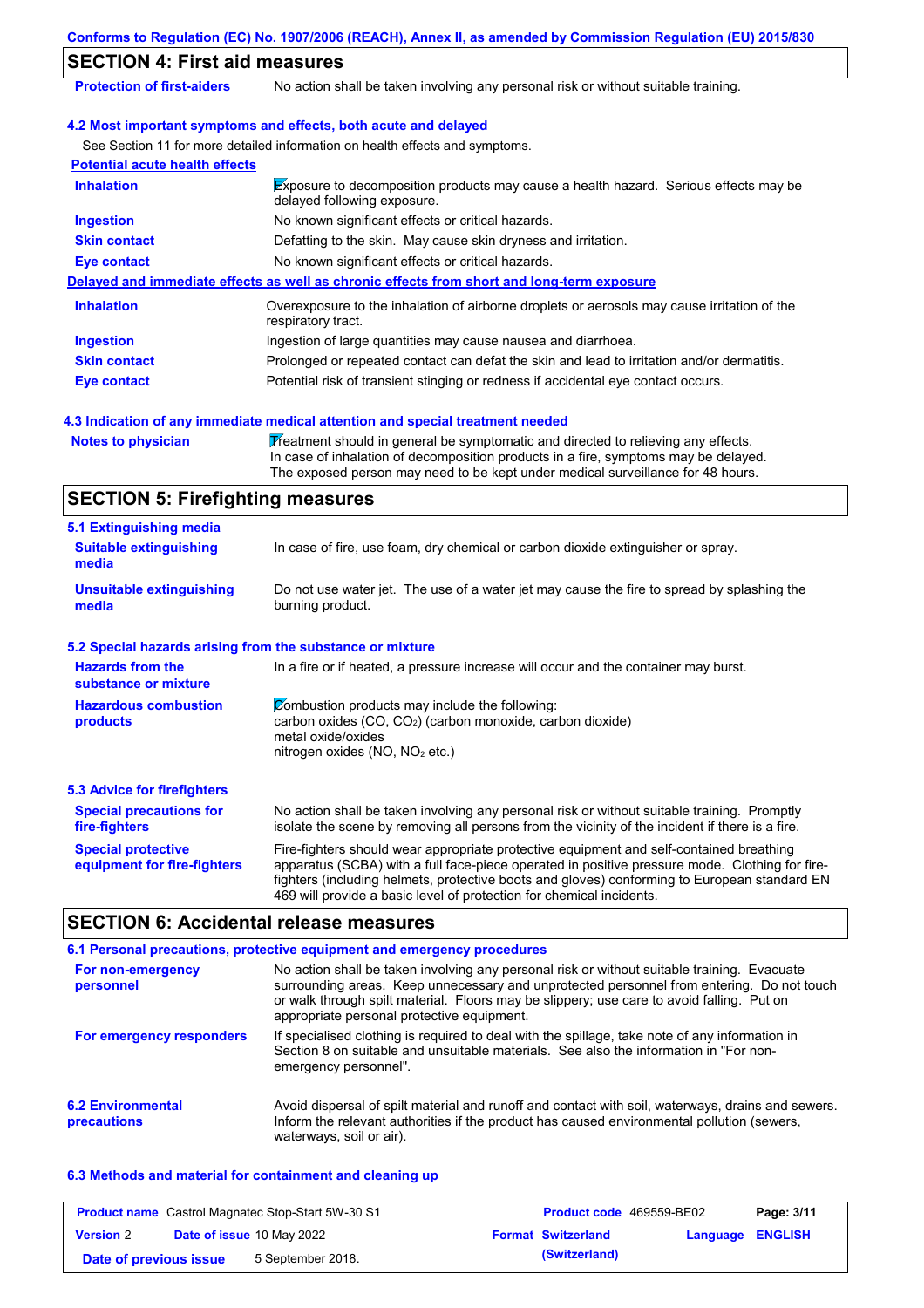# **SECTION 6: Accidental release measures**

| <b>Small spill</b>                        | Stop leak if without risk. Move containers from spill area. Absorb with an inert material and<br>place in an appropriate waste disposal container. Dispose of via a licensed waste disposal<br>contractor.                                                                                                                                                                                     |
|-------------------------------------------|------------------------------------------------------------------------------------------------------------------------------------------------------------------------------------------------------------------------------------------------------------------------------------------------------------------------------------------------------------------------------------------------|
| Large spill                               | Stop leak if without risk. Move containers from spill area. Prevent entry into sewers, water<br>courses, basements or confined areas. Contain and collect spillage with non-combustible,<br>absorbent material e.g. sand, earth, vermiculite or diatomaceous earth and place in container<br>for disposal according to local regulations. Dispose of via a licensed waste disposal contractor. |
| 6.4 Reference to other<br><b>sections</b> | See Section 1 for emergency contact information.<br>See Section 5 for firefighting measures.<br>See Section 8 for information on appropriate personal protective equipment.<br>See Section 12 for environmental precautions.<br>See Section 13 for additional waste treatment information.                                                                                                     |

# **SECTION 7: Handling and storage**

| 7.1 Precautions for safe handling                                                    |                                                                                                                                                                                                                                                                                                                                                                                                                                                                                          |
|--------------------------------------------------------------------------------------|------------------------------------------------------------------------------------------------------------------------------------------------------------------------------------------------------------------------------------------------------------------------------------------------------------------------------------------------------------------------------------------------------------------------------------------------------------------------------------------|
| <b>Protective measures</b>                                                           | Put on appropriate personal protective equipment.                                                                                                                                                                                                                                                                                                                                                                                                                                        |
| <b>Advice on general</b><br>occupational hygiene                                     | Eating, drinking and smoking should be prohibited in areas where this material is handled,<br>stored and processed. Wash thoroughly after handling. Remove contaminated clothing and<br>protective equipment before entering eating areas. See also Section 8 for additional<br>information on hygiene measures.                                                                                                                                                                         |
| <b>7.2 Conditions for safe</b><br>storage, including any<br><i>incompatibilities</i> | Store in accordance with local regulations. Store in a dry, cool and well-ventilated area, away<br>from incompatible materials (see Section 10). Keep away from heat and direct sunlight. Keep<br>container tightly closed and sealed until ready for use. Containers that have been opened must<br>be carefully resealed and kept upright to prevent leakage. Store and use only in equipment/<br>containers designed for use with this product. Do not store in unlabelled containers. |
| <b>Not suitable</b>                                                                  | Prolonged exposure to elevated temperature.                                                                                                                                                                                                                                                                                                                                                                                                                                              |
| 7.3 Specific end use(s)                                                              |                                                                                                                                                                                                                                                                                                                                                                                                                                                                                          |
| <b>Recommendations</b>                                                               | See section 1.2 and Exposure scenarios in annex, if applicable.                                                                                                                                                                                                                                                                                                                                                                                                                          |

### **SECTION 8: Exposure controls/personal protection**

### **8.1 Control parameters**

| <b>Occupational exposure limits</b>                                                                                                                                                                                                                                                                                                                                                                                                                                                                                                                                                                                                                                                                                                                                                                                                                                                                                                                                                                   |  |                                                                                                                                                                                                                                                      |  |  |
|-------------------------------------------------------------------------------------------------------------------------------------------------------------------------------------------------------------------------------------------------------------------------------------------------------------------------------------------------------------------------------------------------------------------------------------------------------------------------------------------------------------------------------------------------------------------------------------------------------------------------------------------------------------------------------------------------------------------------------------------------------------------------------------------------------------------------------------------------------------------------------------------------------------------------------------------------------------------------------------------------------|--|------------------------------------------------------------------------------------------------------------------------------------------------------------------------------------------------------------------------------------------------------|--|--|
| <b>Product/ingredient name</b>                                                                                                                                                                                                                                                                                                                                                                                                                                                                                                                                                                                                                                                                                                                                                                                                                                                                                                                                                                        |  | <b>Exposure limit values</b>                                                                                                                                                                                                                         |  |  |
| Distillates (petroleum), solvent-dewaxed heavy<br>paraffinic                                                                                                                                                                                                                                                                                                                                                                                                                                                                                                                                                                                                                                                                                                                                                                                                                                                                                                                                          |  | SUVA (Switzerland).                                                                                                                                                                                                                                  |  |  |
|                                                                                                                                                                                                                                                                                                                                                                                                                                                                                                                                                                                                                                                                                                                                                                                                                                                                                                                                                                                                       |  | TWA: 5 mg/m <sup>3</sup> 8 hours. Issued/Revised: 1/2016 Form: Inhalable fraction                                                                                                                                                                    |  |  |
| Distillates (petroleum), hydrotreated heavy paraffinic SUVA (Switzerland).                                                                                                                                                                                                                                                                                                                                                                                                                                                                                                                                                                                                                                                                                                                                                                                                                                                                                                                            |  | TWA: 5 mg/m <sup>3</sup> 8 hours. Issued/Revised: 1/2016 Form: Inhalable fraction                                                                                                                                                                    |  |  |
| guidance only.                                                                                                                                                                                                                                                                                                                                                                                                                                                                                                                                                                                                                                                                                                                                                                                                                                                                                                                                                                                        |  | Whilst specific OELs for certain components may be shown in this section, other components may be present in any mist,<br>vapour or dust produced. Therefore, the specific OELs may not be applicable to the product as a whole and are provided for |  |  |
| <b>Recommended monitoring</b><br>If this product contains ingredients with exposure limits, personal, workplace atmosphere or<br>biological monitoring may be required to determine the effectiveness of the ventilation or other<br>procedures<br>control measures and/or the necessity to use respiratory protective equipment. Reference<br>should be made to monitoring standards, such as the following: European Standard EN 689<br>(Workplace atmospheres - Guidance for the assessment of exposure by inhalation to chemical<br>agents for comparison with limit values and measurement strategy) European Standard EN<br>14042 (Workplace atmospheres - Guide for the application and use of procedures for the<br>assessment of exposure to chemical and biological agents) European Standard EN 482<br>(Workplace atmospheres - General requirements for the performance of procedures for the<br>measurement of chemical agents) Reference to national guidance documents for methods for |  | the determination of hazardous substances will also be required.                                                                                                                                                                                     |  |  |
| <b>Derived No Effect Level</b><br>No DNELs/DMELs available.                                                                                                                                                                                                                                                                                                                                                                                                                                                                                                                                                                                                                                                                                                                                                                                                                                                                                                                                           |  |                                                                                                                                                                                                                                                      |  |  |
| <b>Predicted No Effect Concentration</b>                                                                                                                                                                                                                                                                                                                                                                                                                                                                                                                                                                                                                                                                                                                                                                                                                                                                                                                                                              |  |                                                                                                                                                                                                                                                      |  |  |
| No PNECs available                                                                                                                                                                                                                                                                                                                                                                                                                                                                                                                                                                                                                                                                                                                                                                                                                                                                                                                                                                                    |  |                                                                                                                                                                                                                                                      |  |  |

### **8.2 Exposure controls**

| <b>Product name</b> Castrol Magnatec Stop-Start 5W-30 S1 |  | Product code 469559-BE02         |  | Page: 4/11                |                         |  |
|----------------------------------------------------------|--|----------------------------------|--|---------------------------|-------------------------|--|
| <b>Version 2</b>                                         |  | <b>Date of issue 10 May 2022</b> |  | <b>Format Switzerland</b> | <b>Language ENGLISH</b> |  |
| Date of previous issue                                   |  | 5 September 2018.                |  | (Switzerland)             |                         |  |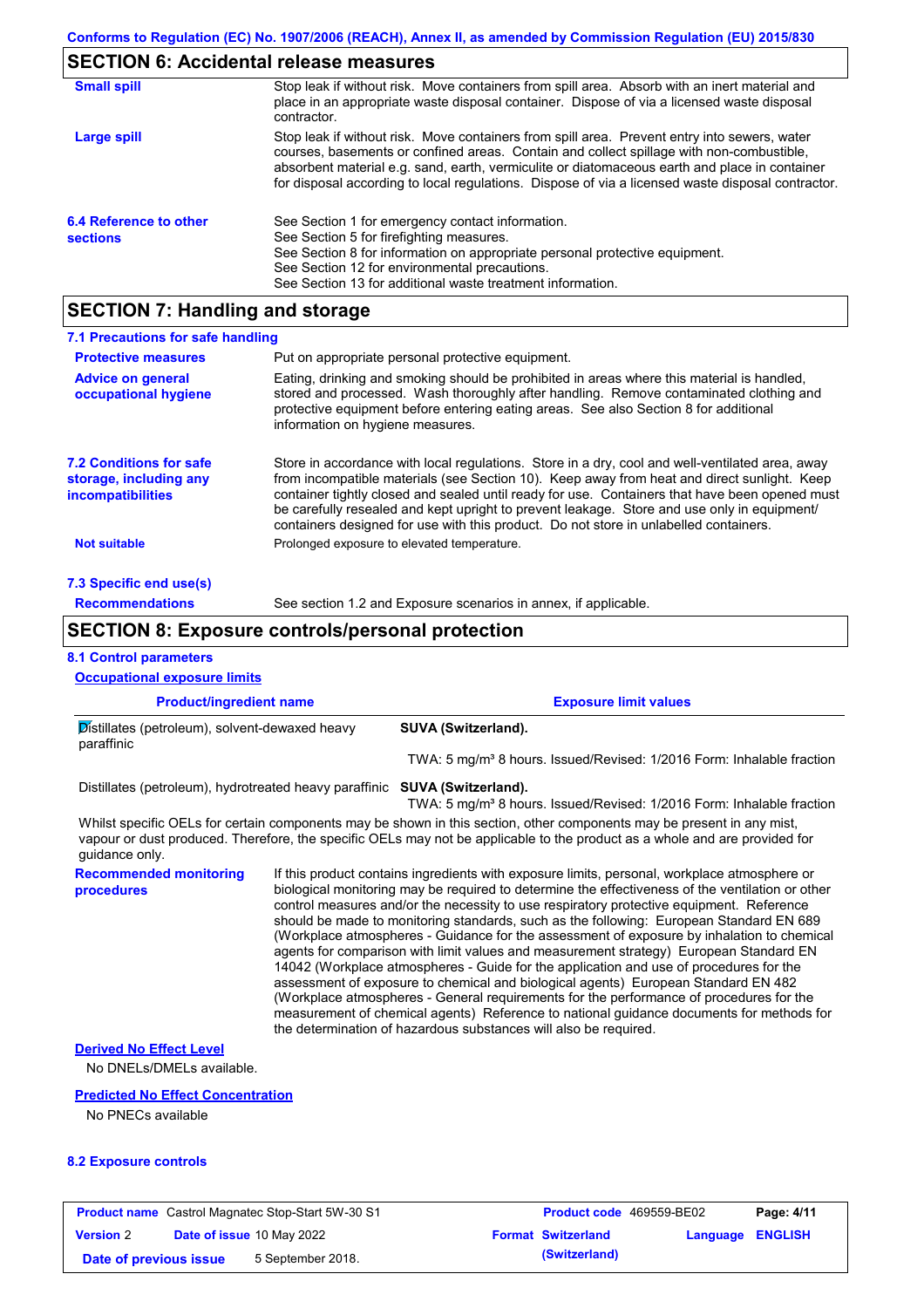# **SECTION 8: Exposure controls/personal protection**

| <b>Appropriate engineering</b><br><b>controls</b> | Provide exhaust ventilation or other engineering controls to keep the relevant airborne<br>concentrations below their respective occupational exposure limits.<br>All activities involving chemicals should be assessed for their risks to health, to ensure<br>exposures are adequately controlled. Personal protective equipment should only be considered<br>after other forms of control measures (e.g. engineering controls) have been suitably evaluated.<br>Personal protective equipment should conform to appropriate standards, be suitable for use, be<br>kept in good condition and properly maintained.<br>Your supplier of personal protective equipment should be consulted for advice on selection and<br>appropriate standards. For further information contact your national organisation for standards.<br>The final choice of protective equipment will depend upon a risk assessment. It is important to<br>ensure that all items of personal protective equipment are compatible. |
|---------------------------------------------------|---------------------------------------------------------------------------------------------------------------------------------------------------------------------------------------------------------------------------------------------------------------------------------------------------------------------------------------------------------------------------------------------------------------------------------------------------------------------------------------------------------------------------------------------------------------------------------------------------------------------------------------------------------------------------------------------------------------------------------------------------------------------------------------------------------------------------------------------------------------------------------------------------------------------------------------------------------------------------------------------------------|
| <b>Individual protection measures</b>             |                                                                                                                                                                                                                                                                                                                                                                                                                                                                                                                                                                                                                                                                                                                                                                                                                                                                                                                                                                                                         |
| <b>Hygiene measures</b>                           | Wash hands, forearms and face thoroughly after handling chemical products, before eating,<br>smoking and using the lavatory and at the end of the working period. Ensure that eyewash<br>stations and safety showers are close to the workstation location.                                                                                                                                                                                                                                                                                                                                                                                                                                                                                                                                                                                                                                                                                                                                             |
| <b>Respiratory protection</b>                     | In case of insufficient ventilation, wear suitable respiratory equipment.<br>The correct choice of respiratory protection depends upon the chemicals being handled, the<br>conditions of work and use, and the condition of the respiratory equipment. Safety procedures<br>should be developed for each intended application. Respiratory protection equipment should<br>therefore be chosen in consultation with the supplier/manufacturer and with a full assessment<br>of the working conditions.                                                                                                                                                                                                                                                                                                                                                                                                                                                                                                   |
| <b>Eye/face protection</b>                        | Safety glasses with side shields.                                                                                                                                                                                                                                                                                                                                                                                                                                                                                                                                                                                                                                                                                                                                                                                                                                                                                                                                                                       |
| <b>Skin protection</b>                            |                                                                                                                                                                                                                                                                                                                                                                                                                                                                                                                                                                                                                                                                                                                                                                                                                                                                                                                                                                                                         |
| <b>Hand protection</b>                            | <b>General Information:</b>                                                                                                                                                                                                                                                                                                                                                                                                                                                                                                                                                                                                                                                                                                                                                                                                                                                                                                                                                                             |
|                                                   | Because specific work environments and material handling practices vary, safety procedures<br>should be developed for each intended application. The correct choice of protective gloves<br>depends upon the chemicals being handled, and the conditions of work and use. Most gloves<br>provide protection for only a limited time before they must be discarded and replaced (even the<br>best chemically resistant gloves will break down after repeated chemical exposures).                                                                                                                                                                                                                                                                                                                                                                                                                                                                                                                        |
|                                                   | Gloves should be chosen in consultation with the supplier / manufacturer and taking account of<br>a full assessment of the working conditions.                                                                                                                                                                                                                                                                                                                                                                                                                                                                                                                                                                                                                                                                                                                                                                                                                                                          |
|                                                   | Recommended: Nitrile gloves.<br><b>Breakthrough time:</b>                                                                                                                                                                                                                                                                                                                                                                                                                                                                                                                                                                                                                                                                                                                                                                                                                                                                                                                                               |
|                                                   | Breakthrough time data are generated by glove manufacturers under laboratory test conditions<br>and represent how long a glove can be expected to provide effective permeation resistance. It<br>is important when following breakthrough time recommendations that actual workplace<br>conditions are taken into account. Always consult with your glove supplier for up-to-date<br>technical information on breakthrough times for the recommended glove type.<br>Our recommendations on the selection of gloves are as follows:                                                                                                                                                                                                                                                                                                                                                                                                                                                                      |
|                                                   | Continuous contact:                                                                                                                                                                                                                                                                                                                                                                                                                                                                                                                                                                                                                                                                                                                                                                                                                                                                                                                                                                                     |
|                                                   | Gloves with a minimum breakthrough time of 240 minutes, or >480 minutes if suitable gloves<br>can be obtained.<br>If suitable gloves are not available to offer that level of protection, gloves with shorter<br>breakthrough times may be acceptable as long as appropriate glove maintenance and<br>replacement regimes are determined and adhered to.                                                                                                                                                                                                                                                                                                                                                                                                                                                                                                                                                                                                                                                |
|                                                   | Short-term / splash protection:                                                                                                                                                                                                                                                                                                                                                                                                                                                                                                                                                                                                                                                                                                                                                                                                                                                                                                                                                                         |
|                                                   | Recommended breakthrough times as above.<br>It is recognised that for short-term, transient exposures, gloves with shorter breakthrough times<br>may commonly be used. Therefore, appropriate maintenance and replacement regimes must<br>be determined and rigorously followed.                                                                                                                                                                                                                                                                                                                                                                                                                                                                                                                                                                                                                                                                                                                        |
|                                                   | <b>Glove Thickness:</b>                                                                                                                                                                                                                                                                                                                                                                                                                                                                                                                                                                                                                                                                                                                                                                                                                                                                                                                                                                                 |
|                                                   | For general applications, we recommend gloves with a thickness typically greater than 0.35 mm.                                                                                                                                                                                                                                                                                                                                                                                                                                                                                                                                                                                                                                                                                                                                                                                                                                                                                                          |
|                                                   | It should be emphasised that glove thickness is not necessarily a good predictor of glove<br>resistance to a specific chemical, as the permeation efficiency of the glove will be dependent<br>on the exact composition of the glove material. Therefore, glove selection should also be based<br>on consideration of the task requirements and knowledge of breakthrough times.<br>Glove thickness may also vary depending on the glove manufacturer, the glove type and the<br>glove model. Therefore, the manufacturers' technical data should always be taken into account<br>to ensure selection of the most appropriate glove for the task.                                                                                                                                                                                                                                                                                                                                                       |
|                                                   | Cootrol Mognatoo Stop Start 511/20.84<br><b>Draduat anda 460550 DE00</b><br><b>Dogo: E/44</b>                                                                                                                                                                                                                                                                                                                                                                                                                                                                                                                                                                                                                                                                                                                                                                                                                                                                                                           |

| <b>Product name</b> Castrol Magnatec Stop-Start 5W-30 S1 |  | <b>Product code</b> 469559-BE02  |  | Page: 5/11                |                  |  |
|----------------------------------------------------------|--|----------------------------------|--|---------------------------|------------------|--|
| <b>Version 2</b>                                         |  | <b>Date of issue 10 May 2022</b> |  | <b>Format Switzerland</b> | Language ENGLISH |  |
| Date of previous issue                                   |  | 5 September 2018.                |  | (Switzerland)             |                  |  |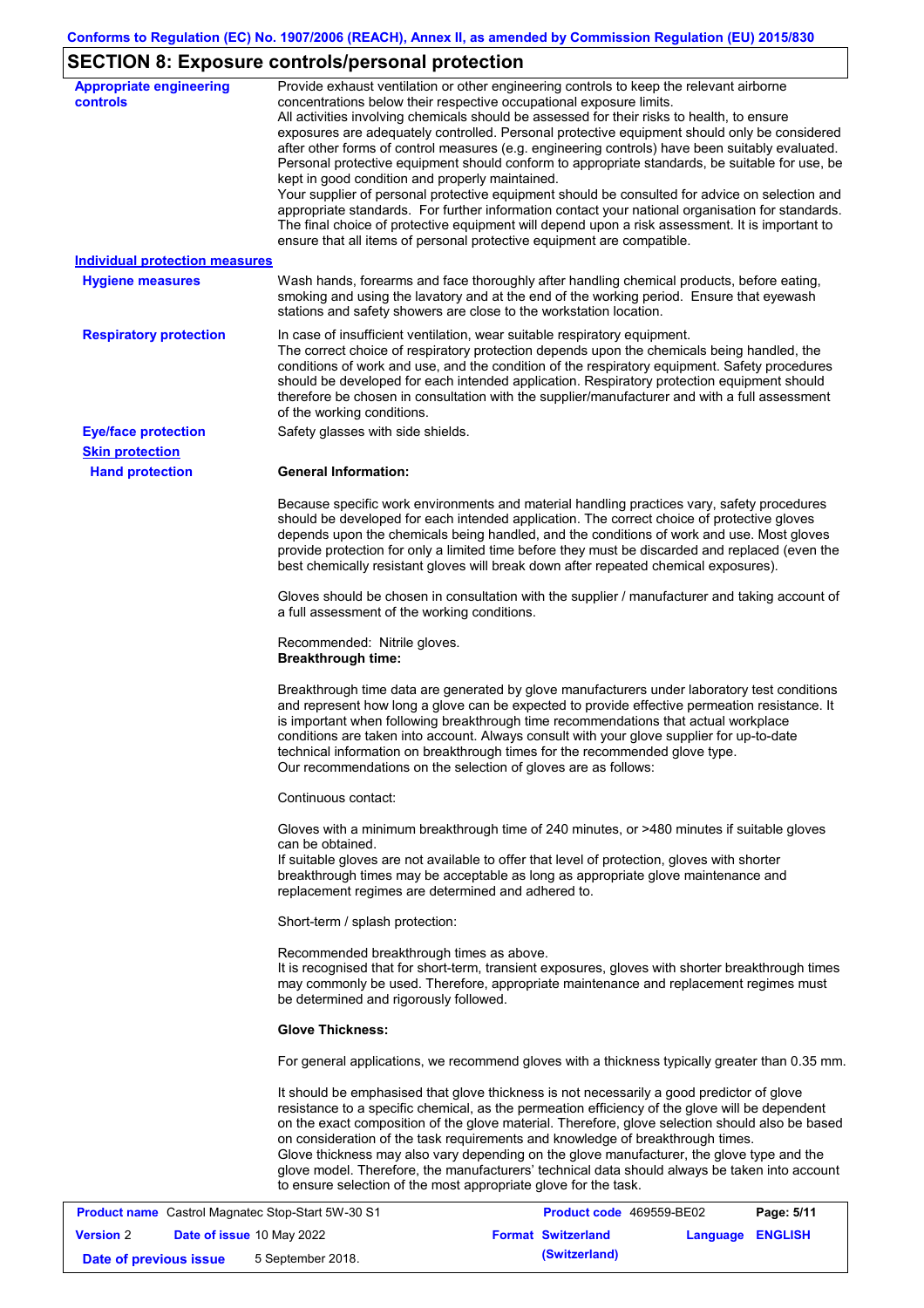# **SECTION 8: Exposure controls/personal protection**

|                                           | Note: Depending on the activity being conducted, gloves of varying thickness may be required<br>for specific tasks. For example:                                                                                                                                                                                                                                                                                                                                                                                                                                                                                                                                                      |
|-------------------------------------------|---------------------------------------------------------------------------------------------------------------------------------------------------------------------------------------------------------------------------------------------------------------------------------------------------------------------------------------------------------------------------------------------------------------------------------------------------------------------------------------------------------------------------------------------------------------------------------------------------------------------------------------------------------------------------------------|
|                                           | • Thinner gloves (down to 0.1 mm or less) may be required where a high degree of manual<br>dexterity is needed. However, these gloves are only likely to give short duration protection and<br>would normally be just for single use applications, then disposed of.                                                                                                                                                                                                                                                                                                                                                                                                                  |
|                                           | • Thicker gloves (up to 3 mm or more) may be required where there is a mechanical (as well<br>as a chemical) risk i.e. where there is abrasion or puncture potential.                                                                                                                                                                                                                                                                                                                                                                                                                                                                                                                 |
| <b>Skin and body</b>                      | Use of protective clothing is good industrial practice.<br>Personal protective equipment for the body should be selected based on the task being<br>performed and the risks involved and should be approved by a specialist before handling this<br>product.<br>Cotton or polyester/cotton overalls will only provide protection against light superficial<br>contamination that will not soak through to the skin. Overalls should be laundered on a regular<br>basis. When the risk of skin exposure is high (e.g. when cleaning up spillages or if there is a<br>risk of splashing) then chemical resistant aprons and/or impervious chemical suits and boots<br>will be required. |
| <b>Refer to standards:</b>                | Respiratory protection: EN 529<br>Gloves: EN 420, EN 374<br>Eye protection: EN 166<br>Filtering half-mask: EN 149<br>Filtering half-mask with valve: EN 405<br>Half-mask: EN 140 plus filter<br>Full-face mask: EN 136 plus filter<br>Particulate filters: EN 143<br>Gas/combined filters: EN 14387                                                                                                                                                                                                                                                                                                                                                                                   |
| <b>Environmental exposure</b><br>controls | Emissions from ventilation or work process equipment should be checked to ensure they<br>comply with the requirements of environmental protection legislation. In some cases, fume<br>scrubbers, filters or engineering modifications to the process equipment will be necessary to<br>reduce emissions to acceptable levels.                                                                                                                                                                                                                                                                                                                                                         |

# **SECTION 9: Physical and chemical properties**

The conditions of measurement of all properties are at standard temperature and pressure unless otherwise indicated.

#### **9.1 Information on basic physical and chemical properties**

| <b>Physical state</b>                                  | Liquid.                                      |           |                                            |          |                          |                         |                |
|--------------------------------------------------------|----------------------------------------------|-----------|--------------------------------------------|----------|--------------------------|-------------------------|----------------|
| <b>Colour</b>                                          | Amber. [Light]                               |           |                                            |          |                          |                         |                |
| <b>Odour</b>                                           | Not available.                               |           |                                            |          |                          |                         |                |
| <b>Odour threshold</b>                                 | Not available.                               |           |                                            |          |                          |                         |                |
| pH                                                     | Mot applicable.                              |           |                                            |          |                          |                         |                |
| <b>Melting point/freezing point</b>                    | Not available.                               |           |                                            |          |                          |                         |                |
| Initial boiling point and boiling<br>range             | Not available.                               |           |                                            |          |                          |                         |                |
| <b>Pour point</b>                                      | $-46 °C$                                     |           |                                            |          |                          |                         |                |
| <b>Flash point</b>                                     | Closed cup: 209°C (408.2°F) [Pensky-Martens] |           |                                            |          |                          |                         |                |
| <b>Evaporation rate</b>                                | Not available.                               |           |                                            |          |                          |                         |                |
| <b>Flammability (solid, gas)</b>                       | Not available.                               |           |                                            |          |                          |                         |                |
| <b>Upper/lower flammability or</b><br>explosive limits | Not available.                               |           |                                            |          |                          |                         |                |
| <b>Vapour pressure</b>                                 | Not available.                               |           |                                            |          |                          |                         |                |
|                                                        |                                              |           |                                            |          |                          |                         |                |
|                                                        |                                              |           | Vapour Pressure at 20°C                    |          |                          | Vapour pressure at 50°C |                |
|                                                        | <b>Ingredient name</b>                       | mm Hg kPa | <b>Method</b>                              | mm<br>Hg | kPa                      | <b>Method</b>           |                |
|                                                        |                                              |           |                                            |          |                          |                         |                |
|                                                        |                                              |           |                                            |          |                          |                         |                |
|                                                        |                                              |           |                                            |          |                          |                         |                |
|                                                        |                                              |           |                                            |          |                          |                         |                |
|                                                        |                                              |           |                                            |          |                          |                         |                |
|                                                        |                                              |           |                                            |          |                          |                         |                |
| Product name Castrol Magnatec Stop-Start 5W-30 S1      |                                              |           |                                            |          | Product code 469559-BE02 |                         | Page: 6/11     |
| <b>Version 2</b><br>Date of issue 10 May 2022          |                                              |           | <b>Format Switzerland</b><br>(Switzerland) |          |                          | Language                | <b>ENGLISH</b> |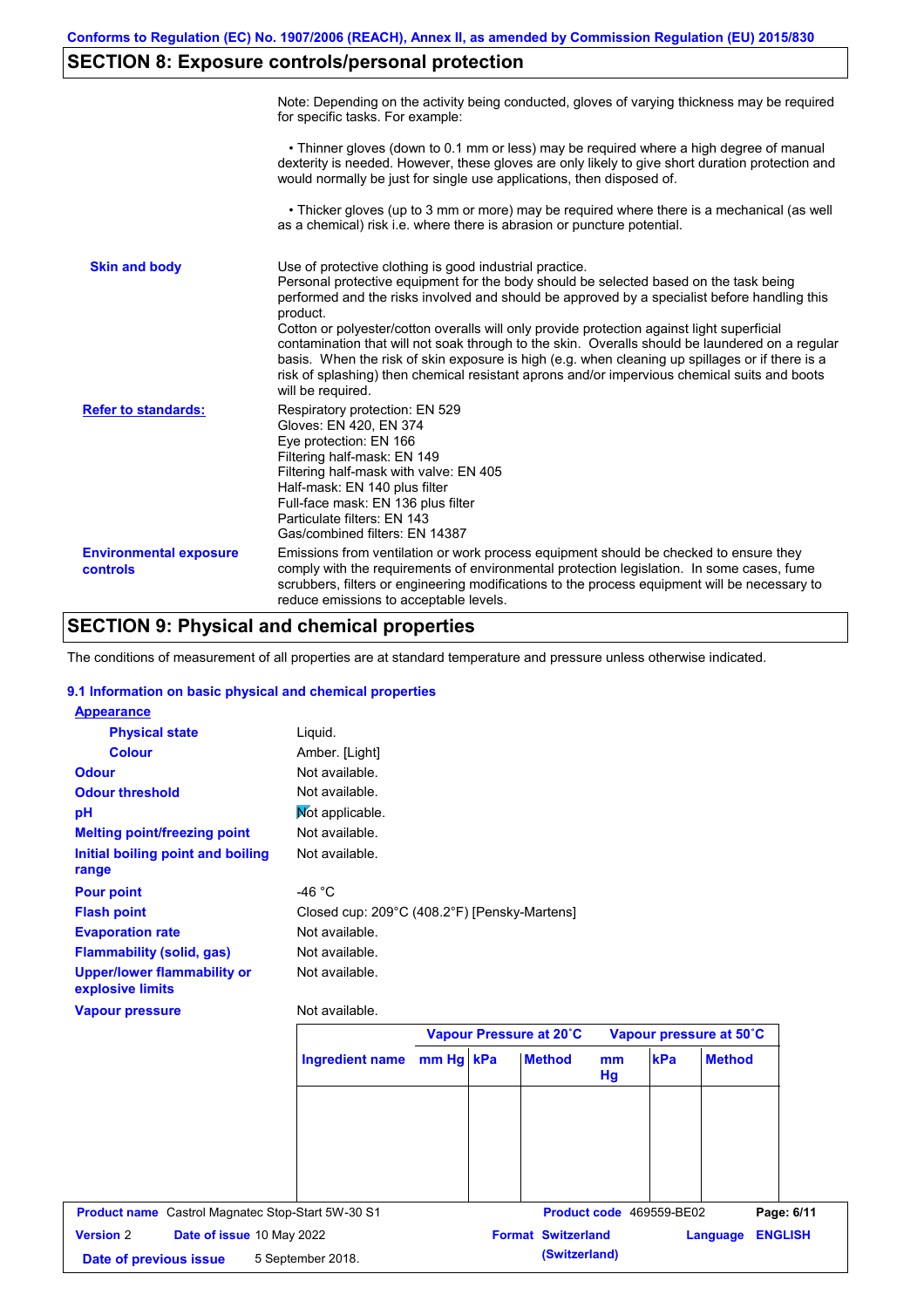### **SECTION 9: Physical and chemical properties**

| OLOTION 9. I HYSICAI ANU CHENNCAI PIUPEI NES      |                                                                                                                                                                         |        |                 |                    |   |                |               |  |
|---------------------------------------------------|-------------------------------------------------------------------------------------------------------------------------------------------------------------------------|--------|-----------------|--------------------|---|----------------|---------------|--|
|                                                   | Lubricating oils<br>(petroleum), C20-50,<br>hydrotreated neutral oil-<br>based                                                                                          | < 0.08 | < 0.011         | <b>ASTM D 5191</b> |   |                |               |  |
|                                                   | Lubricating oils<br>(petroleum), C20-50,<br>hydrotreated neutral oil-<br>based                                                                                          | < 0.08 | < 0.011         | <b>ASTM D 5191</b> |   |                |               |  |
|                                                   | bis(nonylphenyl)amine <0.01                                                                                                                                             |        | < 0.0013        | EU A.4             | 0 | 0              | <b>EU A.4</b> |  |
|                                                   | Distillates (petroleum),<br>solvent-dewaxed<br>heavy paraffinic                                                                                                         | < 0.08 | < 0.011         | <b>ASTM D 5191</b> |   |                |               |  |
|                                                   | Distillates (petroleum),<br>hydrotreated heavy<br>paraffinic                                                                                                            | < 0.08 | < 0.011         | <b>ASTM D 5191</b> |   |                |               |  |
| <b>Vapour density</b>                             | Not available.                                                                                                                                                          |        |                 |                    |   |                |               |  |
| <b>Relative density</b>                           | Not available.                                                                                                                                                          |        |                 |                    |   |                |               |  |
| <b>Density</b>                                    | <1000 kg/m <sup>3</sup> (<1 g/cm <sup>3</sup> ) at 15°C                                                                                                                 |        |                 |                    |   |                |               |  |
| <b>Solubility(ies)</b>                            | insoluble in water.                                                                                                                                                     |        |                 |                    |   |                |               |  |
| <b>Partition coefficient: n-octanol/</b><br>water | Mot applicable.                                                                                                                                                         |        |                 |                    |   |                |               |  |
| <b>Auto-ignition temperature</b>                  | <b>Ingredient name</b>                                                                                                                                                  |        | $\rm ^{\circ}C$ | °F                 |   | <b>Method</b>  |               |  |
|                                                   | bis(nonylphenyl)amine                                                                                                                                                   |        | 440             | 824                |   | <b>EU A.15</b> |               |  |
| <b>Decomposition temperature</b>                  | Not available.                                                                                                                                                          |        |                 |                    |   |                |               |  |
| <b>Viscosity</b>                                  | Kinematic: 59.9 mm <sup>2</sup> /s (59.9 cSt) at 40 $\degree$ C<br>Kinematic: 10.3 mm <sup>2</sup> /s (10.3 cSt) at 100°C                                               |        |                 |                    |   |                |               |  |
| <b>Explosive properties</b>                       | Not available.                                                                                                                                                          |        |                 |                    |   |                |               |  |
| <b>Oxidising properties</b>                       | Not available.                                                                                                                                                          |        |                 |                    |   |                |               |  |
| <b>Particle characteristics</b>                   |                                                                                                                                                                         |        |                 |                    |   |                |               |  |
| <b>Median particle size</b>                       | Mot applicable.                                                                                                                                                         |        |                 |                    |   |                |               |  |
| 9.2 Other information                             |                                                                                                                                                                         |        |                 |                    |   |                |               |  |
| No additional information.                        |                                                                                                                                                                         |        |                 |                    |   |                |               |  |
| <b>SECTION 10: Stability and reactivity</b>       |                                                                                                                                                                         |        |                 |                    |   |                |               |  |
| <b>10.1 Reactivity</b>                            | No specific test data available for this product. Refer to Conditions to avoid and Incompatible<br>materials for additional information.                                |        |                 |                    |   |                |               |  |
| <b>10.2 Chemical stability</b>                    | The product is stable.                                                                                                                                                  |        |                 |                    |   |                |               |  |
| 10.3 Possibility of<br>hazardous reactions        | Under normal conditions of storage and use, hazardous reactions will not occur.<br>Under normal conditions of storage and use, hazardous polymerisation will not occur. |        |                 |                    |   |                |               |  |
| <b>10.4 Conditions to avoid</b>                   | Avoid all possible sources of ignition (spark or flame).                                                                                                                |        |                 |                    |   |                |               |  |
| 10.5 Incompatible materials                       | Reactive or incompatible with the following materials: oxidising materials.                                                                                             |        |                 |                    |   |                |               |  |

**10.6 Hazardous**  Under normal conditions of storage and use, hazardous decomposition products should not be

**decomposition products**

### **SECTION 11: Toxicological information**

produced.

#### Routes of entry anticipated: Dermal, Inhalation. **11.1 Information on toxicological effects Information on likely routes of exposure Acute toxicity estimates Product/ingredient name <b>Dral** (mg/ **kg) Dermal (mg/kg) Inhalation (gases) (ppm) Inhalation (vapours) (mg/l) Inhalation (dusts and mists) (mg/l) Long chain alkyl phenol comparently better as a comparently being comparently be a set of the COMA N/A** N/A N/A **Product name** Castrol Magnatec Stop-Start 5W-30 S1 **Product code** 469559-BE02 **Page: 7/11 Version** 2 **Date of issue** 10 May 2022 **Format Switzerland Language ENGLISH Date of previous issue** 5 September 2018. **(Switzerland) (Switzerland)**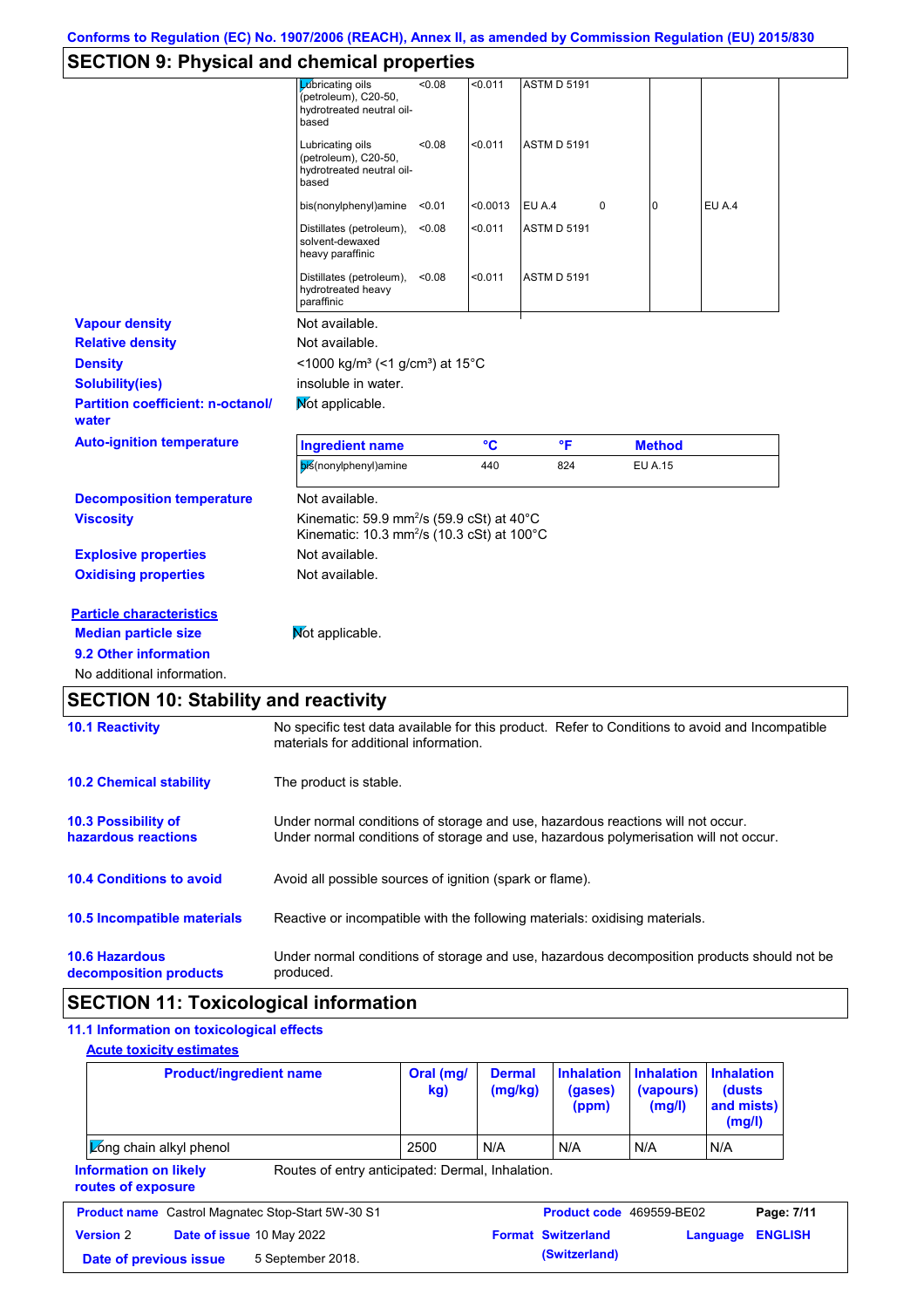### **SECTION 11: Toxicological information**

| <b>Potential acute health effects</b>   |                                                                                                                                                                                                                                                                                                                                                                                                                 |
|-----------------------------------------|-----------------------------------------------------------------------------------------------------------------------------------------------------------------------------------------------------------------------------------------------------------------------------------------------------------------------------------------------------------------------------------------------------------------|
| <b>Inhalation</b>                       | <b>Exposure to decomposition products may cause a health hazard. Serious effects may be</b><br>delayed following exposure.                                                                                                                                                                                                                                                                                      |
| <b>Ingestion</b>                        | No known significant effects or critical hazards.                                                                                                                                                                                                                                                                                                                                                               |
| <b>Skin contact</b>                     | Defatting to the skin. May cause skin dryness and irritation.                                                                                                                                                                                                                                                                                                                                                   |
| <b>Eye contact</b>                      | No known significant effects or critical hazards.                                                                                                                                                                                                                                                                                                                                                               |
|                                         | Symptoms related to the physical, chemical and toxicological characteristics                                                                                                                                                                                                                                                                                                                                    |
| <b>Inhalation</b>                       | No specific data.                                                                                                                                                                                                                                                                                                                                                                                               |
| <b>Ingestion</b>                        | No specific data.                                                                                                                                                                                                                                                                                                                                                                                               |
| <b>Skin contact</b>                     | Adverse symptoms may include the following:<br>irritation<br>dryness<br>cracking                                                                                                                                                                                                                                                                                                                                |
| <b>Eye contact</b>                      | No specific data.                                                                                                                                                                                                                                                                                                                                                                                               |
|                                         | Delayed and immediate effects as well as chronic effects from short and long-term exposure                                                                                                                                                                                                                                                                                                                      |
| <b>Inhalation</b>                       | Overexposure to the inhalation of airborne droplets or aerosols may cause irritation of the<br>respiratory tract.                                                                                                                                                                                                                                                                                               |
| <b>Ingestion</b>                        | Ingestion of large quantities may cause nausea and diarrhoea.                                                                                                                                                                                                                                                                                                                                                   |
| <b>Skin contact</b>                     | Prolonged or repeated contact can defat the skin and lead to irritation and/or dermatitis.                                                                                                                                                                                                                                                                                                                      |
| <b>Eye contact</b>                      | Potential risk of transient stinging or redness if accidental eye contact occurs.                                                                                                                                                                                                                                                                                                                               |
| <b>Potential chronic health effects</b> |                                                                                                                                                                                                                                                                                                                                                                                                                 |
| <b>General</b>                          | <b>USED ENGINE OILS</b><br>Combustion products resulting from the operation of internal combustion engines contaminate<br>engine oils during use. Used engine oil may contain hazardous components which have the<br>potential to cause skin cancer. Frequent or prolonged contact with all types and makes of used<br>engine oil must therefore be avoided and a high standard of personal hygiene maintained. |
| <b>Carcinogenicity</b>                  | No known significant effects or critical hazards.                                                                                                                                                                                                                                                                                                                                                               |
| <b>Mutagenicity</b>                     | No known significant effects or critical hazards.                                                                                                                                                                                                                                                                                                                                                               |
| <b>Developmental effects</b>            | No known significant effects or critical hazards.                                                                                                                                                                                                                                                                                                                                                               |
| <b>Fertility effects</b>                | No known significant effects or critical hazards.                                                                                                                                                                                                                                                                                                                                                               |

# **SECTION 12: Ecological information**

**12.1 Toxicity**

**Environmental hazards** Not classified as dangerous

### **12.2 Persistence and degradability**

Expected to be biodegradable.

#### **12.3 Bioaccumulative potential**

This product is not expected to bioaccumulate through food chains in the environment.

#### **Mobility** Spillages may penetrate the soil causing ground water contamination. **12.4 Mobility in soil Soil/water partition coefficient (KOC)** Not available.

#### **12.5 Results of PBT and vPvB assessment**

Product does not meet the criteria for PBT or vPvB according to Regulation (EC) No. 1907/2006, Annex XIII.

### **12.6 Other adverse effects Other ecological information**

Spills may form a film on water surfaces causing physical damage to organisms. Oxygen transfer could also be impaired.

| <b>Product name</b> Castrol Magnatec Stop-Start 5W-30 S1 |  | Product code 469559-BE02         |  | Page: 8/11                |                         |  |
|----------------------------------------------------------|--|----------------------------------|--|---------------------------|-------------------------|--|
| <b>Version 2</b>                                         |  | <b>Date of issue 10 May 2022</b> |  | <b>Format Switzerland</b> | <b>Language ENGLISH</b> |  |
| Date of previous issue                                   |  | 5 September 2018.                |  | (Switzerland)             |                         |  |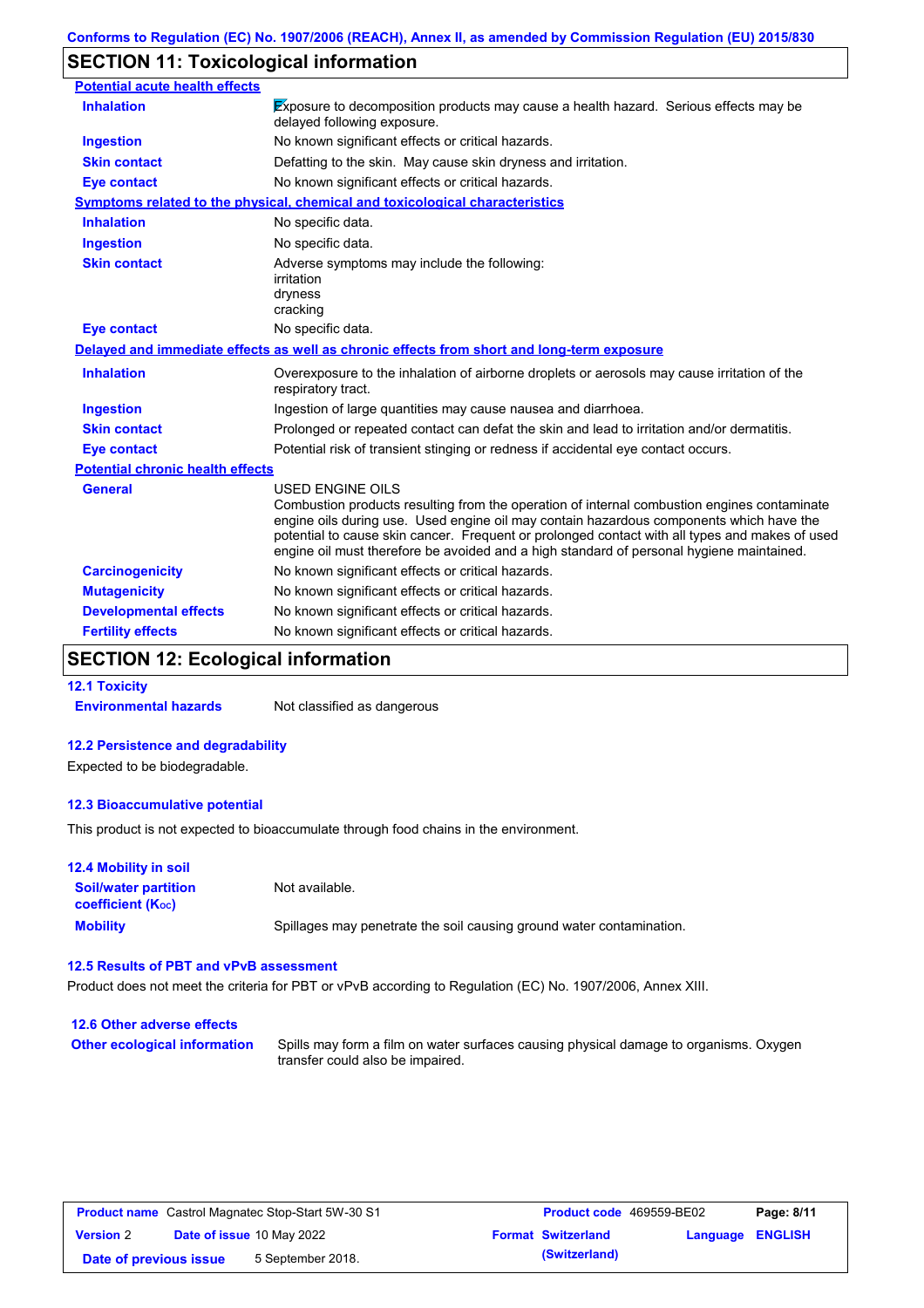### **SECTION 13: Disposal considerations**

### **13.1 Waste treatment methods**

#### **Product**

**Methods of disposal**

Where possible, arrange for product to be recycled. Dispose of via an authorised person/ licensed waste disposal contractor in accordance with local regulations.

**Hazardous waste** Yes.

**European waste catalogue (EWC)**

| Waste code | <b>Waste designation</b>                                                                                                    |
|------------|-----------------------------------------------------------------------------------------------------------------------------|
| 13 02 05*  | Imineral-based non-chlorinated engine, gear and lubricating oils                                                            |
|            | However, deviation from the intended use and/or the presence of any potential contaminants may require an alternative waste |

disposal code to be assigned by the end user.

### **Packaging**

| <b>Methods of disposal</b> | Where possible, arrange for product to be recycled. Dispose of via an authorised person/<br>licensed waste disposal contractor in accordance with local regulations.                                                                    |
|----------------------------|-----------------------------------------------------------------------------------------------------------------------------------------------------------------------------------------------------------------------------------------|
| <b>Special precautions</b> | This material and its container must be disposed of in a safe way. Empty containers or liners<br>may retain some product residues. Avoid dispersal of spilt material and runoff and contact with<br>soil, waterways, drains and sewers. |
| <b>References</b>          | Commission 2014/955/EU<br>Directive 2008/98/EC                                                                                                                                                                                          |

### **SECTION 14: Transport information**

|                                           | <b>ADR/RID</b> | <b>ADN</b>     | <b>IMDG</b>    | <b>IATA</b>    |
|-------------------------------------------|----------------|----------------|----------------|----------------|
| 14.1 UN number                            | Not regulated. | Not regulated. | Not regulated. | Not regulated. |
| 14.2 UN proper<br>shipping name           |                |                |                |                |
| <b>14.3 Transport</b><br>hazard class(es) |                |                |                |                |
| 14.4 Packing<br>group                     |                |                |                |                |
| 14.5<br><b>Environmental</b><br>hazards   | No.            | No.            | No.            | No.            |
| <b>Additional</b><br>information          |                |                |                |                |

**14.6 Special precautions for user** Not available.

| <b>14.7 Transport in bulk</b> | Not available. |
|-------------------------------|----------------|
| according to <b>IMO</b>       |                |
| <b>instruments</b>            |                |

### **SECTION 15: Regulatory information**

**15.1 Safety, health and environmental regulations/legislation specific for the substance or mixture**

**EU Regulation (EC) No. 1907/2006 (REACH)**

**Annex XIV - List of substances subject to authorisation Substances of very high concern** None of the components are listed. None of the components are listed. **Annex XIV**

**EU Regulation (EC) No. 1907/2006 (REACH)**

| <b>Product name</b> Castrol Magnatec Stop-Start 5W-30 S1 |  | <b>Product code</b> 469559-BE02  |  | Page: 9/11                |                         |  |
|----------------------------------------------------------|--|----------------------------------|--|---------------------------|-------------------------|--|
| <b>Version 2</b>                                         |  | <b>Date of issue 10 May 2022</b> |  | <b>Format Switzerland</b> | <b>Language ENGLISH</b> |  |
| Date of previous issue                                   |  | 5 September 2018.                |  | (Switzerland)             |                         |  |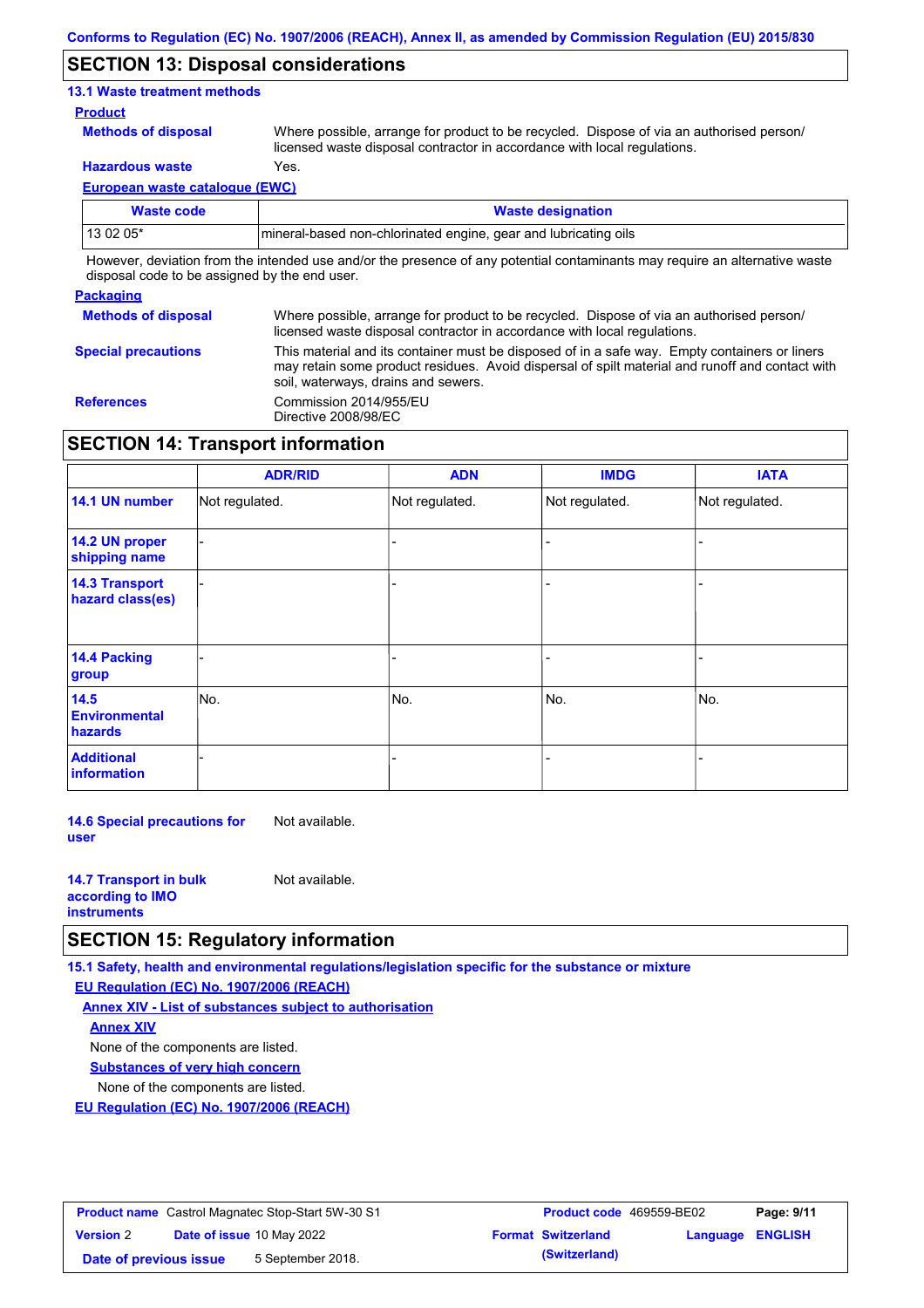### **Conforms to Regulation (EC) No. 1907/2006 (REACH), Annex II, as amended by Commission Regulation (EU) 2015/830**

# **SECTION 15: Regulatory information**

| <b>Annex XVII - Restrictions</b><br>on the manufacture,<br>placing on the market<br>and use of certain<br>dangerous substances,<br>mixtures and articles | Not applicable.                                                                                                                |
|----------------------------------------------------------------------------------------------------------------------------------------------------------|--------------------------------------------------------------------------------------------------------------------------------|
| <b>Other regulations</b>                                                                                                                                 |                                                                                                                                |
| <b>REACH Status</b>                                                                                                                                      | The company, as identified in Section 1, sells this product in the EU in compliance with the<br>current requirements of REACH. |
| <b>United States inventory</b><br>(TSCA 8b)                                                                                                              | All components are active or exempted.                                                                                         |
| <b>Australia inventory (AIIC)</b>                                                                                                                        | All components are listed or exempted.                                                                                         |
| <b>Canada inventory</b>                                                                                                                                  | All components are listed or exempted.                                                                                         |
| <b>China inventory (IECSC)</b>                                                                                                                           | All components are listed or exempted.                                                                                         |
| <b>Japan inventory (CSCL)</b>                                                                                                                            | All components are listed or exempted.                                                                                         |
| <b>Korea inventory (KECI)</b>                                                                                                                            | All components are listed or exempted.                                                                                         |
| <b>Philippines inventory</b><br>(PICCS)                                                                                                                  | At least one component is not listed.                                                                                          |
| <b>Taiwan Chemical</b><br><b>Substances Inventory</b><br>(TCSI)                                                                                          | All components are listed or exempted.                                                                                         |
| Ozone depleting substances (1005/2009/EU)                                                                                                                |                                                                                                                                |
| Not listed.                                                                                                                                              |                                                                                                                                |
| Prior Informed Consent (PIC) (649/2012/EU)<br>Not listed.                                                                                                |                                                                                                                                |
| <b>Persistent Organic Pollutants</b><br>Not listed.                                                                                                      |                                                                                                                                |
| <b>EU - Water framework directive - Priority substances</b><br>Mone of the components are listed.                                                        |                                                                                                                                |
| <b>Seveso Directive</b>                                                                                                                                  |                                                                                                                                |
| This product is not controlled under the Seveso Directive.                                                                                               |                                                                                                                                |
| <b>National requlations</b>                                                                                                                              |                                                                                                                                |
|                                                                                                                                                          |                                                                                                                                |

| <b>VOC content</b>          | 0%                                                                                          |
|-----------------------------|---------------------------------------------------------------------------------------------|
| <b>15.2 Chemical safety</b> | A Chemical Safety Assessment has been carried out for one or more of the substances within  |
| assessment                  | this mixture. A Chemical Safety Assessment has not been carried out for the mixture itself. |

# **SECTION 16: Other information**

| <b>Abbreviations and acronyms</b>                        | ADN = European Provisions concerning the International Carriage of Dangerous Goods by<br>Inland Waterway |  |  |  |  |  |
|----------------------------------------------------------|----------------------------------------------------------------------------------------------------------|--|--|--|--|--|
|                                                          | ADR = The European Agreement concerning the International Carriage of Dangerous Goods by<br>Road         |  |  |  |  |  |
|                                                          | $ATE =$ Acute Toxicity Estimate                                                                          |  |  |  |  |  |
|                                                          | <b>BCF</b> = Bioconcentration Factor                                                                     |  |  |  |  |  |
|                                                          | CAS = Chemical Abstracts Service                                                                         |  |  |  |  |  |
|                                                          | CLP = Classification, Labelling and Packaging Regulation [Regulation (EC) No. 1272/2008]                 |  |  |  |  |  |
|                                                          | CSA = Chemical Safety Assessment                                                                         |  |  |  |  |  |
|                                                          | CSR = Chemical Safety Report                                                                             |  |  |  |  |  |
|                                                          | <b>DMEL = Derived Minimal Effect Level</b>                                                               |  |  |  |  |  |
|                                                          | DNEL = Derived No Effect Level                                                                           |  |  |  |  |  |
|                                                          | EINECS = European Inventory of Existing Commercial chemical Substances                                   |  |  |  |  |  |
|                                                          | ES = Exposure Scenario                                                                                   |  |  |  |  |  |
|                                                          | EUH statement = CLP-specific Hazard statement                                                            |  |  |  |  |  |
|                                                          | EWC = European Waste Catalogue                                                                           |  |  |  |  |  |
|                                                          | GHS = Globally Harmonized System of Classification and Labelling of Chemicals                            |  |  |  |  |  |
|                                                          | IATA = International Air Transport Association                                                           |  |  |  |  |  |
|                                                          | IBC = Intermediate Bulk Container                                                                        |  |  |  |  |  |
|                                                          | IMDG = International Maritime Dangerous Goods                                                            |  |  |  |  |  |
|                                                          | LogPow = logarithm of the octanol/water partition coefficient                                            |  |  |  |  |  |
|                                                          | MARPOL = International Convention for the Prevention of Pollution From Ships, 1973 as                    |  |  |  |  |  |
|                                                          | modified by the Protocol of 1978. ("Marpol" = marine pollution)                                          |  |  |  |  |  |
| <b>Product name</b> Castrol Magnatec Stop-Start 5W-30 S1 | Page: 10/11<br><b>Product code</b> 469559-BE02                                                           |  |  |  |  |  |
|                                                          |                                                                                                          |  |  |  |  |  |

| <b>Trouble number cash of magnates stop start on so si</b> |  | <b>THOMMOLOGOGY</b> TUUUUU DEUL |  | . <b>.</b>                |                         |  |
|------------------------------------------------------------|--|---------------------------------|--|---------------------------|-------------------------|--|
| <b>Version 2</b>                                           |  | Date of issue 10 May 2022       |  | <b>Format Switzerland</b> | <b>Language ENGLISH</b> |  |
| Date of previous issue                                     |  | 5 September 2018.               |  | (Switzerland)             |                         |  |